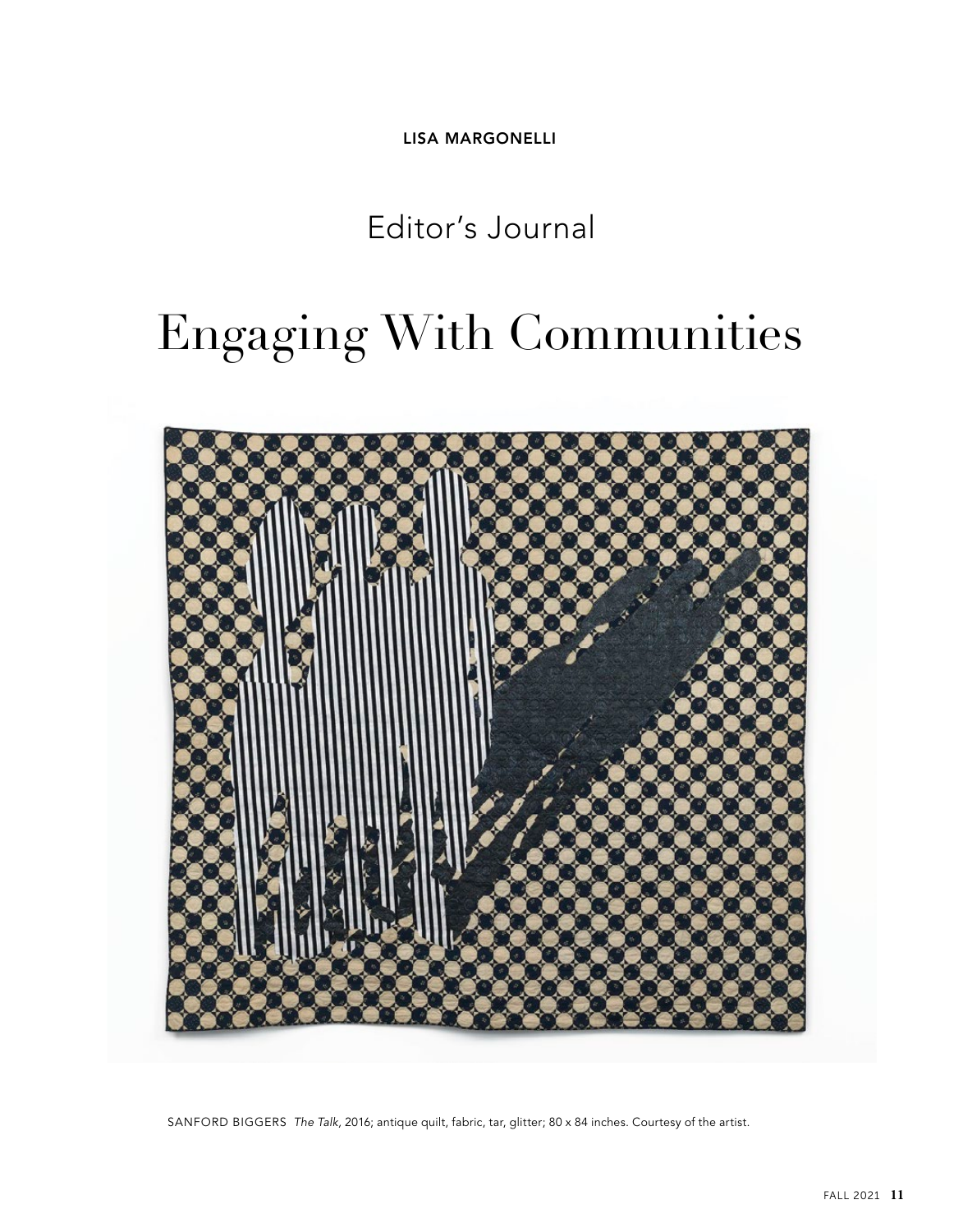s policymakers look toward science and<br>technology to help cope with the many<br>policy experts have sought inspiration in the leg technology to help cope with the many challenges facing the nation, some scholars and policy experts have sought inspiration in the legacy of Vannevar Bush's *Science, the Endless Frontier*, the postwar report that shaped federal funding of research. Other experts have proposed larger transformations, such as changing the way science is funded and conducted and how innovation is coordinated in the public and private sector. Since I became *Issues*' editor-in-chief in July 2021, we've worked to present this ongoing conversation, in real time, to our readers through a series of articles called "The Next 75 Years of Science Policy," with generous support from The Kavli Foundation.

Going forward, *Issues* aims to bring the nuances of science and technology policy and its impact on society to an increasingly wider audience. We will continue to advance our 39-year mission of publishing "deeply informed, highly accessible, challenging yet constructive contributions to public discussions and democratic decisionmaking that can enhance the contribution of science and technology to the creation of a better world." To accomplish this, we must work to be responsible hosts, welcoming a diversity of authors and viewpoints, strengthening our own editorial processes, and creating more opportunities to engage with the larger community.

Fulfilling this mission also requires that we observe science both as it is articulated at the highest levels and as it is felt on the ground. This edition of *Issues* builds upon conversations we had with scientists, community leaders, and policymakers who have been talking about public involvement in science and innovation in new and interesting ways. Early in 2021, we assigned several articles to explore collaborations between communities and scientists. Explicitly seeking to address local problems, these projects also suggested the ways that collaboration itself can transform innovation.

Over the past nine months, such initiatives have acquired greater significance as members of the White House Office of Science and Technology Policy (OSTP) have articulated a vision of science that is intimately connected with the public. This started with a letter President Biden sent to OSTP director Eric Lander in January, in which he asked for a science and technology strategy that could break "down the barriers that too often limit our vision and our progress, and prioritizing the needs, interests, fears, and aspirations of the American people." He requested that OSTP address

questions around innovating for public health, climate change, competitiveness, equity, and the long term health of the science enterprise. Since that letter, the call for deeper involvement of citizens with both the design and conduct of science agendas has only grown. Community engagement, once encouraged as a form of outreach, is increasingly described as an existential necessity for the continued funding and trustworthiness—and thus survival—of the scientific enterprise.

On August 27, engagement between the nation's science and technology enterprise and the public became a government-wide priority. Director Lander and acting director of the Office of Management and Budget, Shalanda Young, sent a memo to all agency and department heads:

Science is a tool that should be available to every American. The American public must be both knowledgeable about and involved in science research and its products, thereby fostering trust. To build a trustworthy and engaged US science and technology (S&T) enterprise, agencies should prioritize making federally funded R&D: open to the public in a findable, accessible, interoperable, and reusable way; more rigorous, reproducible, and transparent; safe and secure; grounded in assessment of ethical, legal, and societal implications; and free from improper political interference—all while minimizing administrative burden. In addition, cultivating a research environment composed of people from diverse backgrounds will bring the US S&T enterprise closer to each community.

It's hard to imagine what this new federal science policy will look like. The current conception of science, in both research grants and popular books, doesn't stray too far from Vannevar Bush's observation that "responsibility for the creation of new scientific knowledge—and for most of its application—rests on that small body of men and women who understand the fundamental laws of nature." But as the memo makes clear, getting everyone involved in science may sound utopian, but it has a deeply practical purpose: trust, engagement, and community relevance.

How can science stretch beyond that "small body" to embrace the unique expertise and lived experience of our nation's diverse communities? And when the public becomes more "involved in science research and its products," what will they want? And how will that challenge scientists—and science itself—as it becomes a tool available to every American? In this issue we explore the potential of science that "makes space for everyone" by